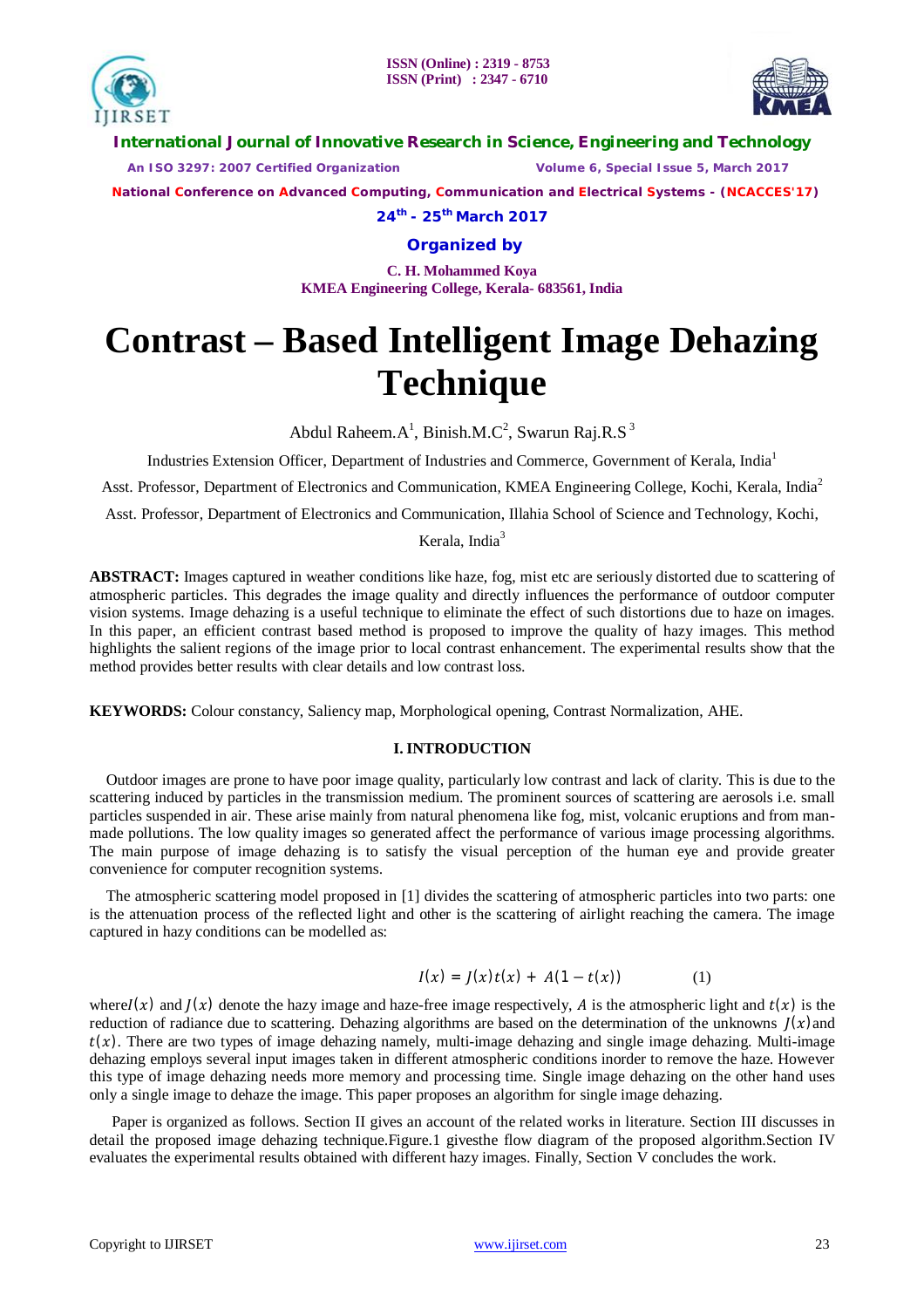### **II. LITERATURE REVIEW**

Image dehazing methods currently employed come under the category of either image enhancement-based methods or image restoration-based methods. Image enhancement-based methods enhance the contrast of the hazy image inorder to remove haze. This includes homogenous filtering [2], histogram equalization [3,4], wavelet transformation [5], Tan's [6], Tarel and Hauteire [7] dehazing methods and others. Tan's [6] method is based on the idea that contrast on hazy image is less than haze-free image. This method dehazes image by maximization of local contrast while restricting image intensity within the atmospheric light value. However, in this approach, colour can become oversaturated in a heavily hazy image. Histogram equalization enhances the overall contrast of a hazy image by increasing the dynamic range of the gray values [3]. However the Global Histogram Equalization (GHE) may not provide optimal value for each local area. Wavelet Transform [5] employs method to enhance the high frequency regions and dehaze low frequency regions. However, this approach cannot handle over-brightness and uneven illumination issues. According to Tarel and Hauteire [7] atmospheric viel function changes gently in local region. Hence the transmission coefficient  $t(x)$  of the medium can be determined by median filtering after pre-treatment of the image. Kim et al. [11] optimises contrast enhancement by maximizing the blockwise contrast, while minimizing information loss due to pixel truncation.

Image restoration-based methods are statistical approaches that use the depth information of the image for haze removal. Fattal [8], He et al. [9], Nishino [10] methods come under this category. Fattal's method [8] uses Independent Component Analysis (ICA) and the Markov Random Field (MRF) model to estimate the surface whiteness. This method is based on the assumption that object surface shading and scene transmission are regionally correlated. He et al. [9] presented a method on the statistical observation of the Dark Channel Prior (DCP), which gives a rough estimation of the transmission map. Krantz and Nishino [10] introduce a novel Bayesian probabilistic method for dehazing.

#### **III. PROPOSED METHOD**

The proposed method of dehazing is a contrast-based method which is designed to capture the image intelligence at two levels. The schematic representation of the proposed method is shown in Figure.1. The various steps in the method are colour constancy, saliency map, morphological opening, contrast equalization and adaptive histogram equalization.

#### *A. COLOUR CONSTANCY*

Colour Constancy is basically the stable representation of colour despite illumination changes. Colour Constancy algorithms do global adjustment of the intensities of the primary colours  $(R, G, and B)$ . In the proposed method colour constancy is applied to remove the chromatic casts that are created by the atmospheric colours. Among various colour constancy algorithms we choose Shades - of - Gray algorithm proposed by Finlayson and Trezzi [13]. The method is based on Minkiwiski norm of the images. Given an image f, an illuminant( $\alpha, \beta, \gamma$ ) is considered as the scene illuminant if it satisfies,

$$
\left(\frac{\int f^n \partial x}{\int \partial x}\right)^{1/n} = k \cdot (\alpha, \beta, \gamma) \tag{2}
$$

where k is a constant. In shades of gray [13], *n* can take any value between 1 and  $\infty$ . As the value of *n* increases, the influence of the components is directly proportional to their intensity. In our method we have chosen  $n = 12$ . The result had good visibility in non-hazy regions and discards colour shifting that is caused by the atmospheric colours.

#### *B. SALIENCY MAP*

Saliency map is estimated to distinguish important parts of the image. In the proposed method, morphological opening is an important step to capture the image intelligence. Saliency map of an image indicates visually important objects of the image. In this proposed method we adopt the saliency map algorithm of Achanta et al [14]. This perceptual quality measure assesses that a certain object/person stands out from the rest of the image, or from nearby regions [14]. The Saliency weight Map of an image *I* is defined as

$$
S_w(x, y) = ||I_w - I_\mu|| \tag{3}
$$

where  $I_w$  is the Gaussian blurred version of the image. It is obtained by convolving the image with 5 x 5 Gaussian filter.  $I_{\mu}$  represents the arithmetic mean pixel value of  $I$ .

In the proposed method, saliency map is computed on the image obtained after colour constancy. Saliency is obtained per pixel by performing the Eucledian distance. The salient regions get emphasized and the high frequencies resulting from noise and other artefacts are degraded in the process.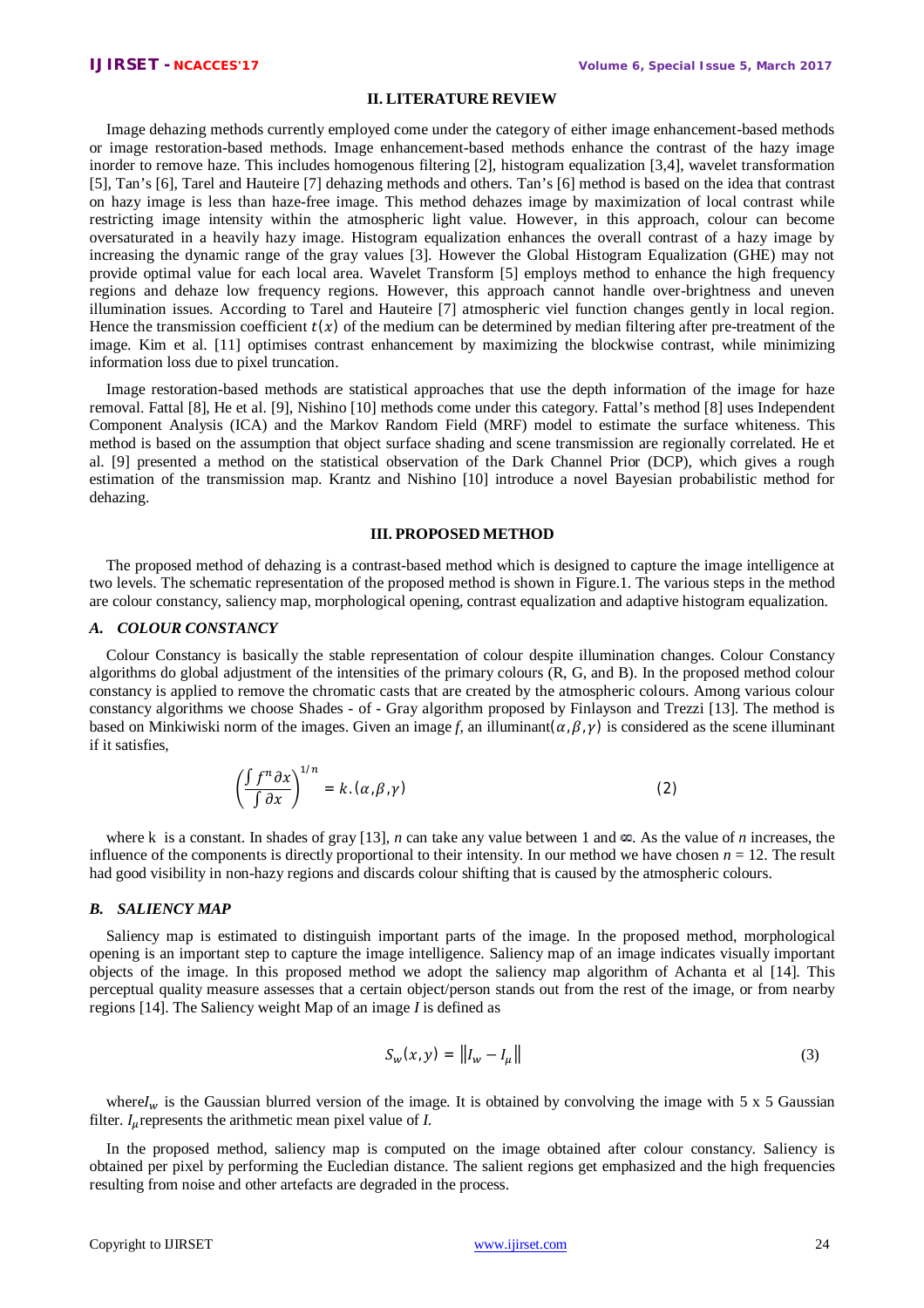

Fig. 1.Schematic representation of the proposed method

#### *C. MORPHOLOGICAL OPENING*

Morphological Opening is performed to effectively preserve the foreground images. Morphological opening is done by manipulating the image with small object called structuring element. Structuring element is equivalent to a window matrix that can have any arbitrary shape and size. Morphological opening is the process of arranging the structuring element inside the object and removes those regions that are too small for the structuring element to be located inside. In this algorithm morphological opening is performed on the saliency map  $S_{\mu}(x, y)$ . The resultant image is subtracted from the image obtained after colour constancy to create a more uniform background.

#### *D. CONTRAST NORMALIZATION*

In the proposed method, contrast normalization is performed to make sure that local contrast is neither exaggerated nor understated. This is the second stage of preserving the image intelligence. Contrast normalization maintains a constant local contrast throughout the image. This prevents the possibility of occurrence of artefacts in the adaptive histogram equalization process.

In this method, the image with uniform background is normalised according to the weight map. The weight map used here is Gaussian modelled distance to the average normalized range value.

$$
W_c = \exp\left(-\frac{\left(L - I_{avg}\right)^2}{2\sigma^2}\right) \tag{4}
$$

where*L*is the luminance value of the uniform background image.  $I_{avg}$  is the average normalized range value of pixels and  $\sigma$  is the standard deviation.

#### *E. ADAPTIVE HISTOGRAM EQUALIZATION*

Histogram Equalization helps to increase the dynamic range of a given image, thereby improving clarity of the object of interest. Adaptive Histogram Equalization (AWE) is effective in enhancing the local details of an image. In AWE, the image is partitioned into blocks and then spreads out dynamic range of intensity values within the blocks individually [15]. Pizer et al [16] introduced Contrast Limited Adaptive Histogram Equalization (CLAHE) to overcome the blocking effect of AHE. In the proposed method, CLAHE is used for contrast enhancement.

As per the atmospheric scattering model proposed in [1], the light intensity of each pixel in a hazy image is due to two main factors: direct attenuation and airlight. Among them the airlight increases linearly with the distance and therefore, the luminance of these regions amplifies with the distance. Inorder to minimize this effect we subtract the average luminance  $I_{ava}$  from the image  $I(x, y)$ .

$$
J'(x,y) = \gamma \left( (I(x,y) - I_{avg}) \right) \tag{5}
$$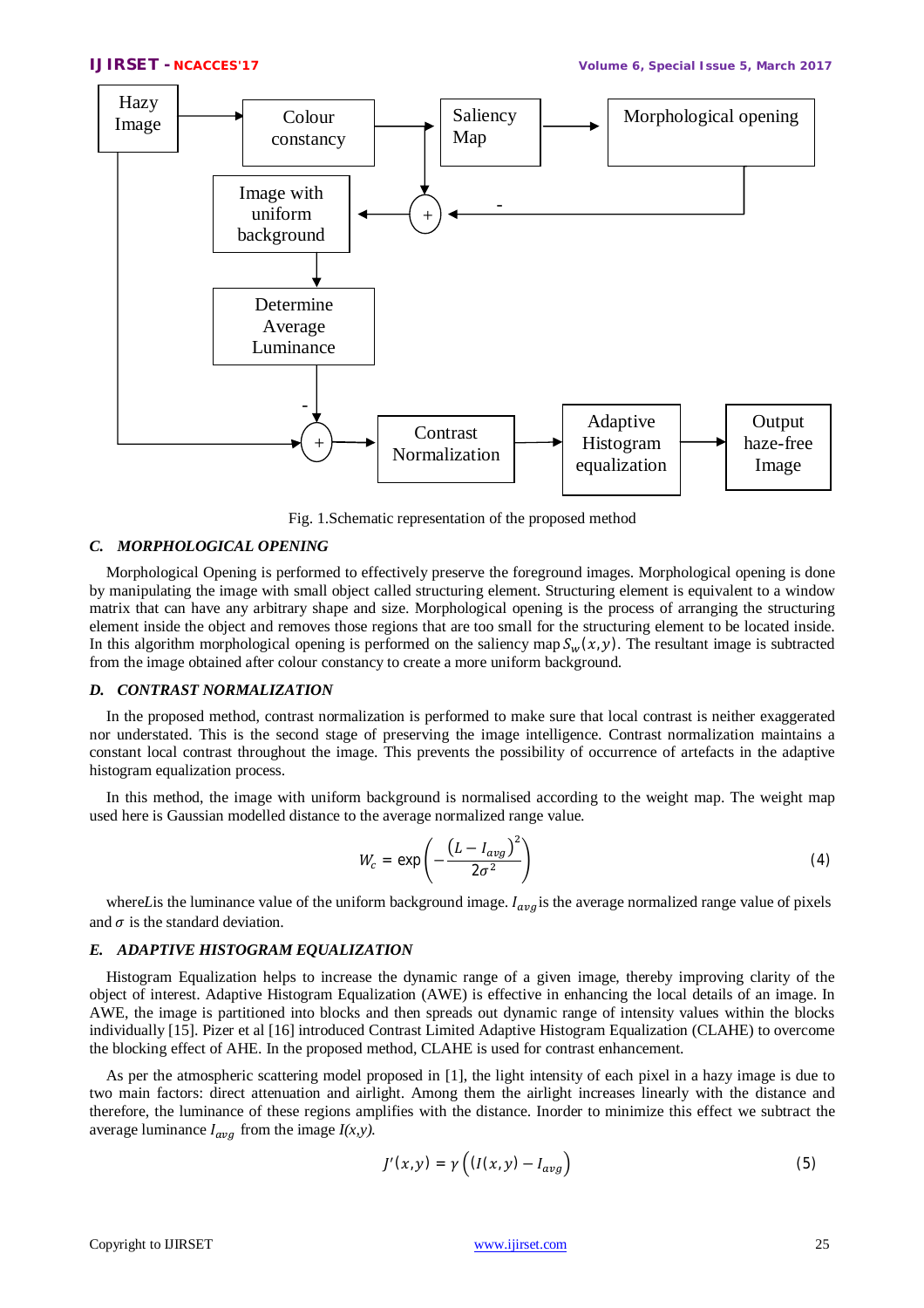$\gamma$ is a factor that increases the luminance linearly. In this method,  $\gamma$  is chosen in correlation with the average luminance of the image. CLAHE is applied on  $J'(x, y)$  to improve local contrast in the image. Similar to AWE, CLAHE also partitions the image into a number of blocks and spreads out dynamic range of intensity values within each block. The adjacent blocks are then joined by bilinear interpolation to minimise blocking effect on boundary pixels. CLAHE also minimizes probability of artefacts by restricting contrast amplification of the uniform areas.

#### **IV. EXPERIMENTAL RESULTS**

The proposed algorithm was tested on a large set of hazy images which were classics in the field and selected from well-known literature sources. The experiments were conducted with =  $2(0.5 + I_{avg})$ , where  $I_{avg}$  is the average luminance of the image used for CLAHE. Figure.2 shows the result of the proposed method. The first column is the original hazy image, and the second is the haze-free image. The results show that the method can effectively remove haze and retain the fine details of the regions closer to the horizon.



Fig. 2. Experimental results of the proposed dehazing method. (a) Hazy Image (b) Haze-free Image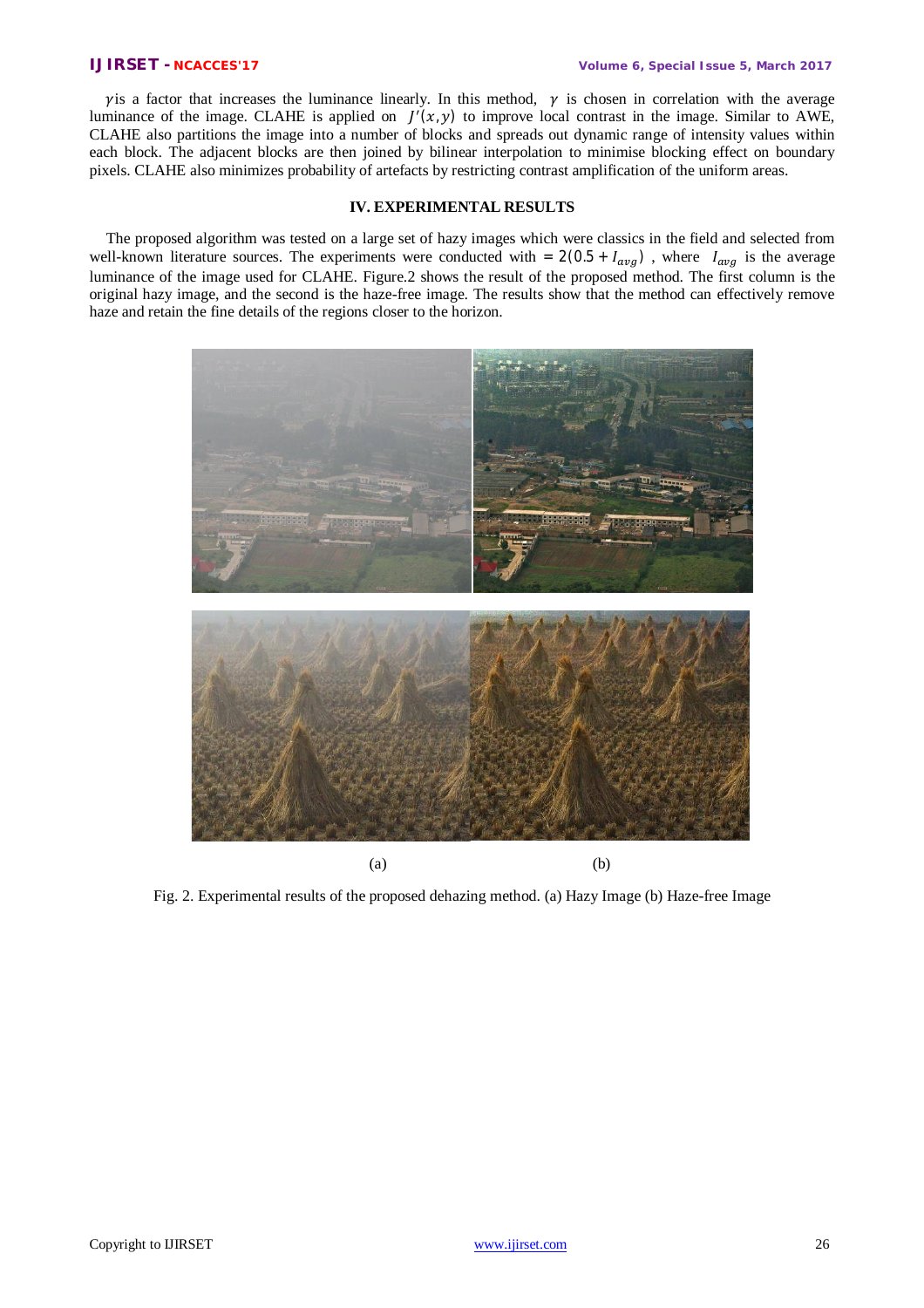

Fig. 3.Gradient Profile of. (a) Hazy Image (b) Haze-free Image

Fig.3 shows the gradient profile of the hazy image and the result after application of the proposed algorithm. In the top image in Fig. 3(a) the image has 24663 visible edges prior to processing. The resultant haze-free image has 71815 edges. In the case of bottom image in Fig. 3(a) the visible edges increases from 35950 to 87834 edges after the application of the proposed dehazing method. This proves the ability of the algorithm to capture the image intelligence features effectively.

The proposed method was also compared with the well-known dehazing methods in literature to show the advancement in results. Figure.4 shows the results of various dehazing methods such as Tan's method [6], Fattals's method [8] and Kim's method [11]. Figure.4(e) shows the result of the proposed method.



(a)(b)  $(c)$  (c)  $(d)$  (e)

Fig. 4 The result of various dehazing methods. (a). Hazy Image (b). Tan [6] (c).Fattal [8] (d).Kim [11] (e). Proposed method

The results in Fig.4.(b) and 4.(d) have significant shift in colour tone. These methods fail to reproduce the true colour of the image. This is due to the oversaturation of colours leading to pseudo colour. The result in Fig.4(c) has loss of fine details in the dense haze regions. Our proposed method shows the best result (Fig.4 (e)) with minimal tonal shift and effective reproduction of fine details of the image.

The quantitative evaluation of the results is done using the methods specified in [17]. Three indicators  $e, \sigma, \bar{r}$  are used. *e*represents the measure of newly detectable edges,  $\sigma$  represents the percentage of pixels which become ultimately black or white after restoration and  $\bar{r}$  represents the mean ratio of gradients at visible edges. The best results will have high values for *e* and  $\bar{r}$  and low values for  $\sigma$ .

|  |  | Table. 1. Quantitative evaluation of different dehazing methods using methods in [17]. The hazy image in Fig.4 is used for evaluation |  |
|--|--|---------------------------------------------------------------------------------------------------------------------------------------|--|
|--|--|---------------------------------------------------------------------------------------------------------------------------------------|--|

| Dehazing Method | Tan(6)              | Fattal <sup>[8]</sup> | Kim[11]                  | <b>Proposed Method</b> |
|-----------------|---------------------|-----------------------|--------------------------|------------------------|
|                 | 0.076               | 0.042                 | $\Omega$ $\Omega$<br>v.v | $\sim$ $-1$<br>v. 11   |
|                 | 1 Q<br><u> 2.IJ</u> | 1.10                  | 1.19                     | 1.07                   |
|                 | $0.01\,$            | 0.023                 | 0.01                     | 0.003                  |